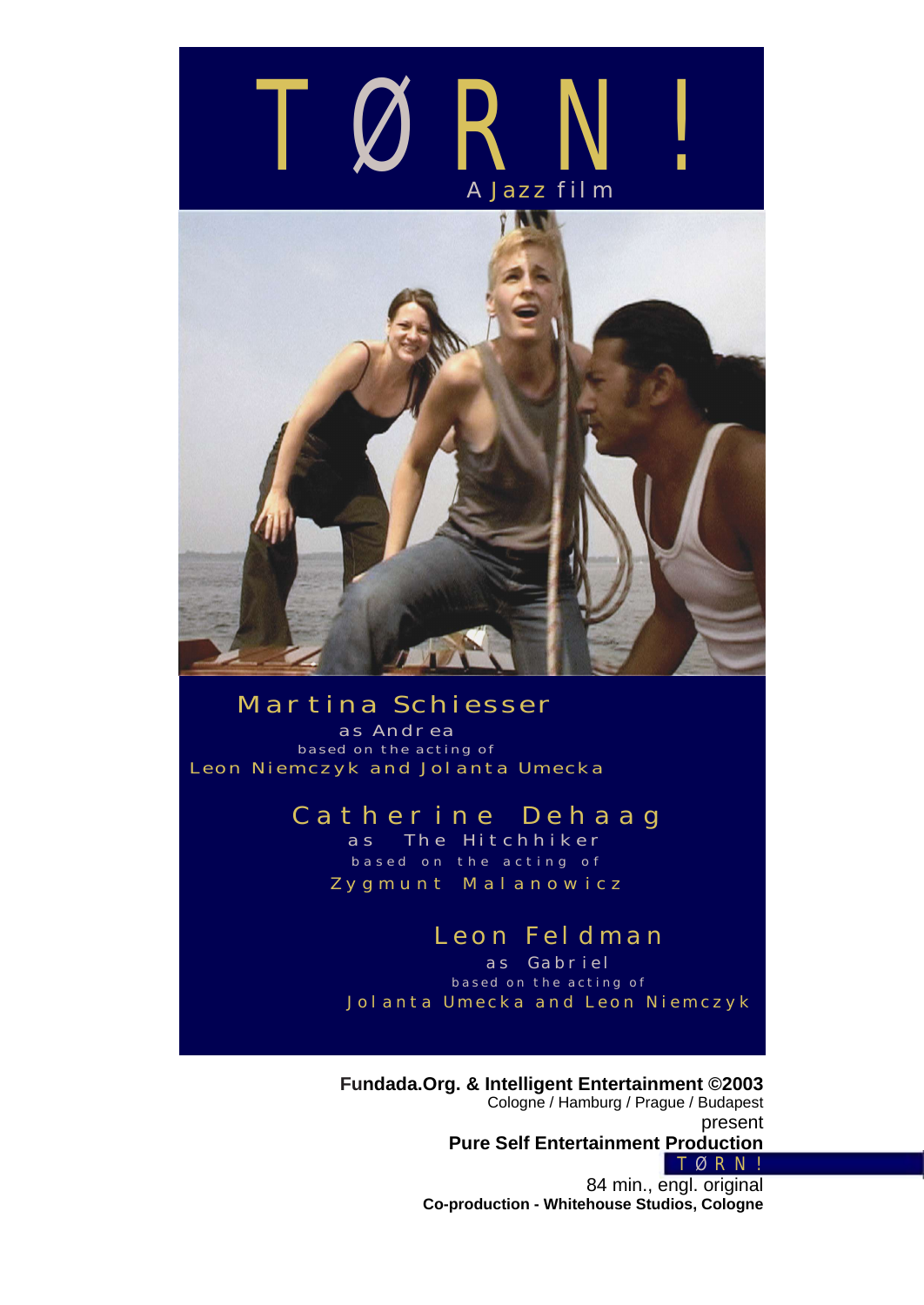## *"A film that no one needs"?*

*In his memoirs Roman Polanski quotes a Polish critic who once described the first feature film Polanski made in 1962, "Knife in the water", as "a film that no one needs."*

*The critics in Venice in 1963 had quite a different opinion. By honouring Polanski's movie with the critics' award they fired the starting shot for his phenomenal career.*

*Exactly 40 years later we decided to re-interpret this Oscar-nominated movie like a stage play.*

*This is a completely new production – or rather a revised and modernised version of the same material, but now spoken in English and including several startling changes vis-à-vis the original.*

*T Ø RN! is the return of "Knife in the water" in a new full-colour look, staged in a different era but performing exactly the same camera and acting sequences as in the original.*

*The Jazz music by "Krzysztof Komeda" was performed new by the TØRN! Jazz Quartet.*

*It is an homage and birthday present to Roman Polanski on his 70th birthday on 18 August 2003.*



*T Ø RN!*

#### STORY

"Bild-Zeitung"-news reporter, Andrea (39), and her Israeli husband, Gabriel (29), are in the throes of a marriage crisis. They are driving to the Baltic coast to spend election night on Andrea's yacht "Liebling". On their way to the harbour they pick up a young hitch-hiking American girl (19) who rides with them to the sea. Andrea invites her on board for a sailing turn because she is intrigued by a nascent rivalry between the three of them, but it's also a chance for her to give her husband, Gabriel, a demonstration of her superior power over the young girl. The girl behaves like a female James Dean, fragile, wild and poetic – while Andrea acts like a decadently careerdriven woman. Gabriel tries to save his dignity in the face of his domineering wife. In the course of a dramatic altercation with Andrea, the young American girl somehow falls into the water from the deck of the yacht. Despairing after a short while that the young girl has not re-emerged from below water, Andrea and Gabriel swim away from the boat in search of her. But the girl is hiding behind a buoy. After another furious argument between the married couple, Gabriel leaves and resignedly swams back to the shore. The American girl now climbs unobserved back on board the boat. Andrea angrily reproaches the girl for being just the same as herself. The rivalry between the two women comes to a surprising and tender conclusion. Once back on shore the unexpected events of the boat trip cause the married couple to realise that their time together has come to an end.

*T Ø RN! presents a harmless boat trip as an exhilarating conflict between two woman, offering the audience a subjective viewpoint of the events as they unfurl through Gabriel's eyes as a passive by-stander.*

*The actresses embody the antagonisms between two generations: Andrea is used to getting everything she wants and wishes to preserve her gains (including also her husband). The American hitch-hiker attempts to resist oppression by her "experienced" elders with all the means at her disposal*.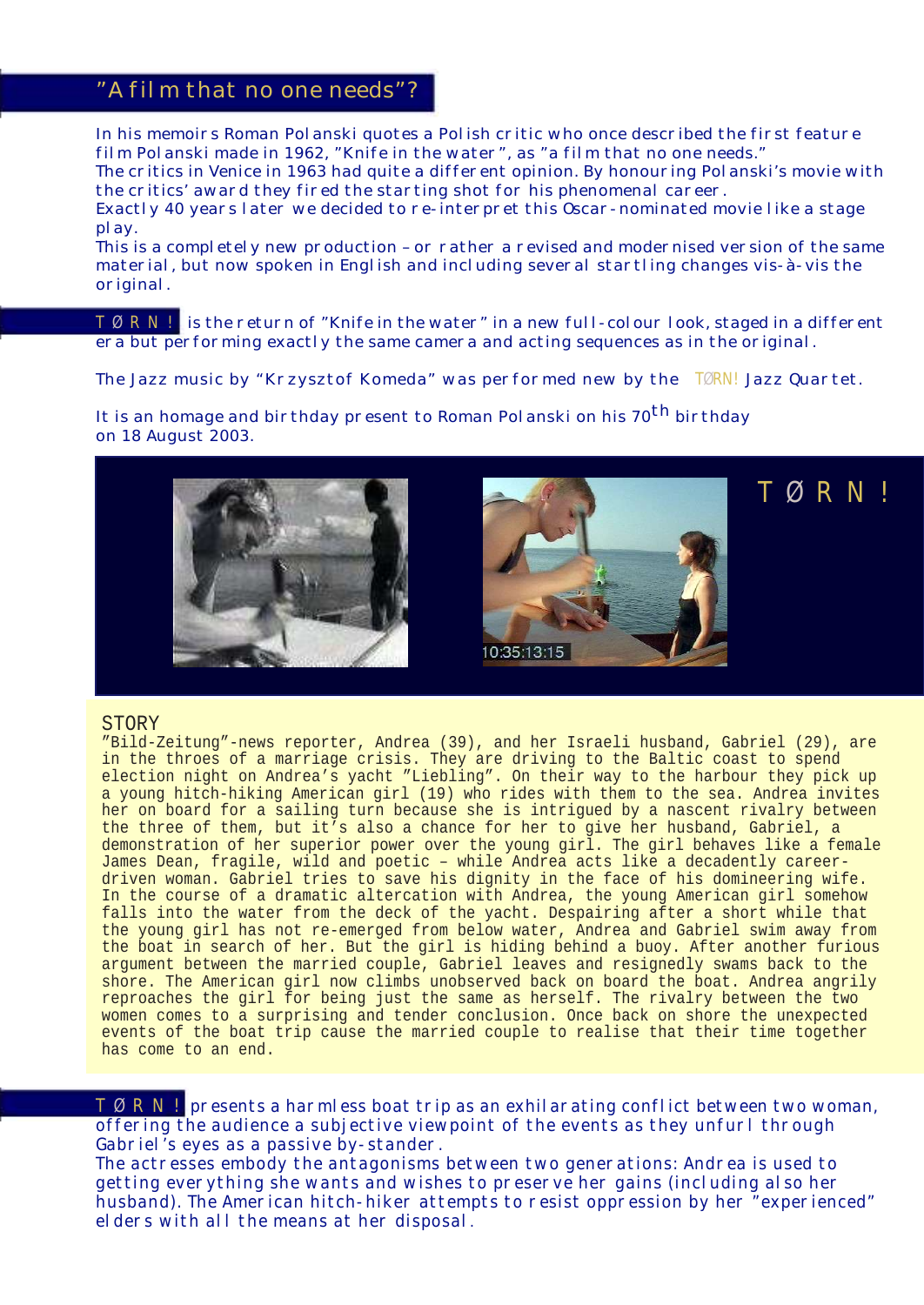*T Ø RN! is a psychological play-off, a twenty-four hour triangular drama that calls our whole view of relationships into question. It is a critical but nonetheless highly poetic movie which is staged almost entirely on the few square feet of a sailing boat out at sea.*





*T Ø RN!*

## *THE ACTORS*

### *Martina Schiesser Leon Feldman*





*Catherine Dehaag and her voice Angie Reed*



## Movies by **Gabor Altorjay** (screenplay, director and production) and **Tom Dokoupil** (director of photography, editing, sound design)

**Tscherwonez** (1982), prod. by Werner Grassmann & ZDF **Pankow ´95** (1983), prod. by Pandora Films & ZDF **Polsprung / City Life** (1989), Rotterdam Films **Ben´s Bridge** (1992), Innovation Movie Company, Budapest & Message Makers, Michigan, USA **Punta Grande** (1995), Astor Durando, Buenos Aires **Ein Tag aus dem Leben der Tochter von Mick Jagger und Michel Piccoli** (1996 ), prod. by Intelligent Entertainment©1996, Hamburg **The Changeling** (2000), co-prod. Tom Hammer, Jerusalem





# *T Ø RN!*